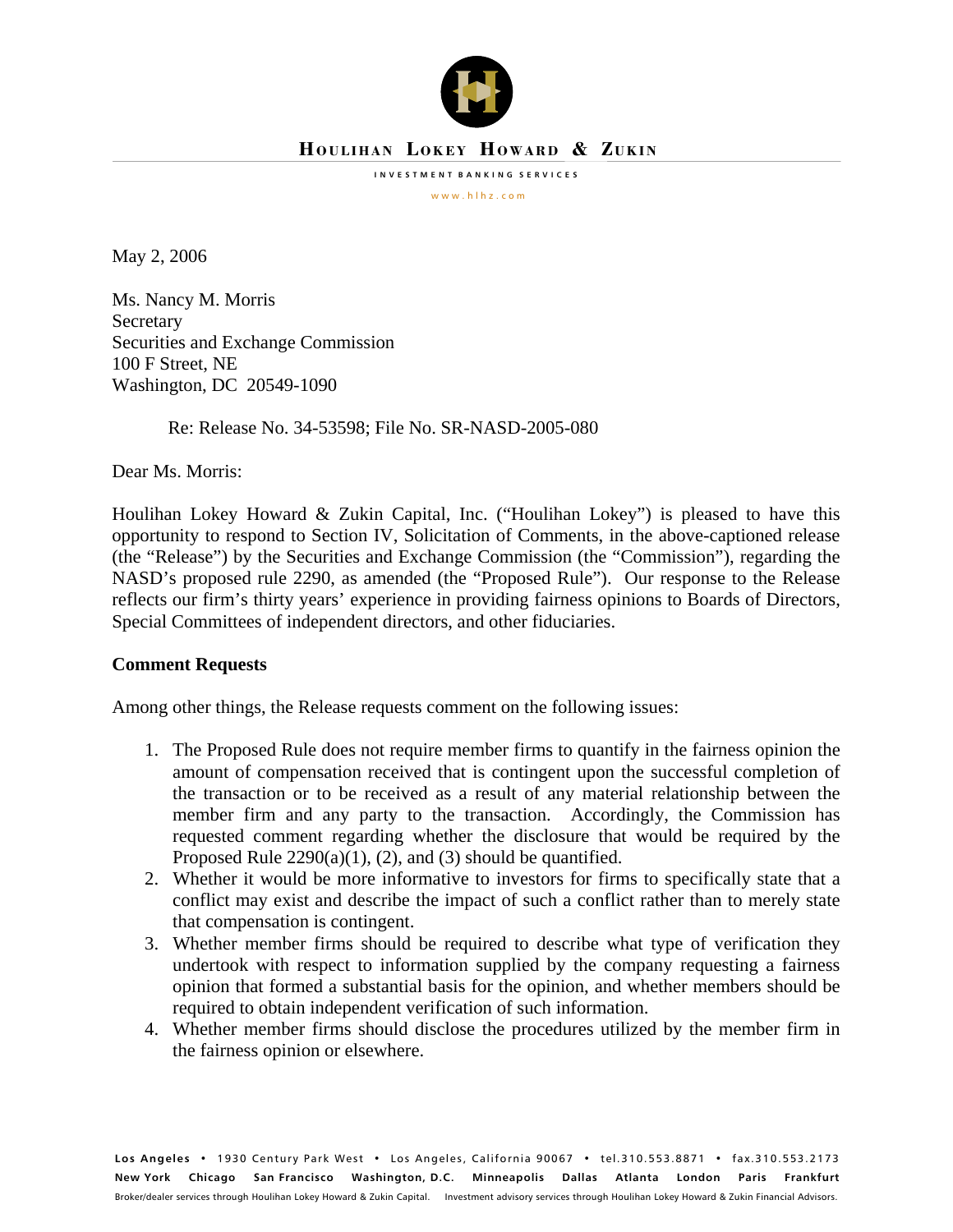Ms. Nancy M. Morris Securities and Exchange Commission May 2, 2006 2

### *Disclosure Regarding Quantification of Fees*

We strongly support a revision to the Proposed Rule that would require disclosure of the specific nature of the overall compensation arrangement between the fairness opinion provider and the company which is the subject of the opinion, and, particularly, the amount of the fee earned for rendering the fairness opinion relative to the aggregate amount of fees to be earned by such member firm upon the successful completion of the transaction. We believe that such a requirement would be far more informative to investors than either a statement that a conflict may exist and a description of the impact of such a conflict or a mere statement that compensation to be earned by the fairness opinion provider is contingent.

In most circumstances, the vast preponderance of an investment bank's fee for a particular transaction is payable only if the transaction is consummated, and the receipt of a fairness opinion is generally a precondition to such consummation. Therefore, in those situations, there can be an inherent tension between the investment bank's ability to render an unbiased fairness opinion and its economic incentive to ensure the consummation of the transaction, which is the subject of the opinion. Investment banks often attempt to mitigate the appearance of a conflict by providing for a separate opinion fee. However, this fee is generally a small fraction of the overall payment to the investment bank due upon consummation of the transaction. Moreover, such an "opinion fee" is customarily credited against the aggregate "success fee," which, if the transaction were consummated, would not result in any incremental compensation for the delivery of the fairness opinion. As a result, such an arrangement would not significantly mitigate the tension discussed above. Accordingly, we believe that the Proposed Rule should be revised to require the quantification of the disclosures required by Proposed Rule 2290(a)(1), (2) and (3), and in a manner that would specify the aggregate compensation received by the member firm from the client and, more particularly, the amount of the fee earned by the member firm for rendering the fairness opinion vis-à-vis the aggregate amount of fees to be earned by such member firm in connection with the transaction. Disclosure of the size and proportion of the various fees potentially payable to a fairness opinion provider will allow parties to whom the fairness opinion is issued to (i) understand the magnitude of the difference between the fees that the provider will receive for opining as to the fairness of the consideration to be paid or received in a transaction and the fees that the provider will receive for other services in connection with the consummation of the transaction, (ii) determine whether that relationship of the size of those fees provides an incentive for the provider to positively opine, and (iii) assess the independence of the opinion provider and the weight that should be accorded the opinion in their consideration of the transaction.

#### *Disclosure Regarding Existence and Impact of "Conflicts"*

We believe that it would be more informative to investors for member firms to disclose to its clients factual statements regarding its material relationships with parties to the transaction (including compensation anticipated to be received in the transaction as described above) than to provide a subjective statement as to whether a conflict may exist and to speculate as to the impact of such a conflict. As we stated in our response to the NASD's initial request for comment prior to proposing Rule 2290 in its Notice to Members 04-83 (the "Notice"):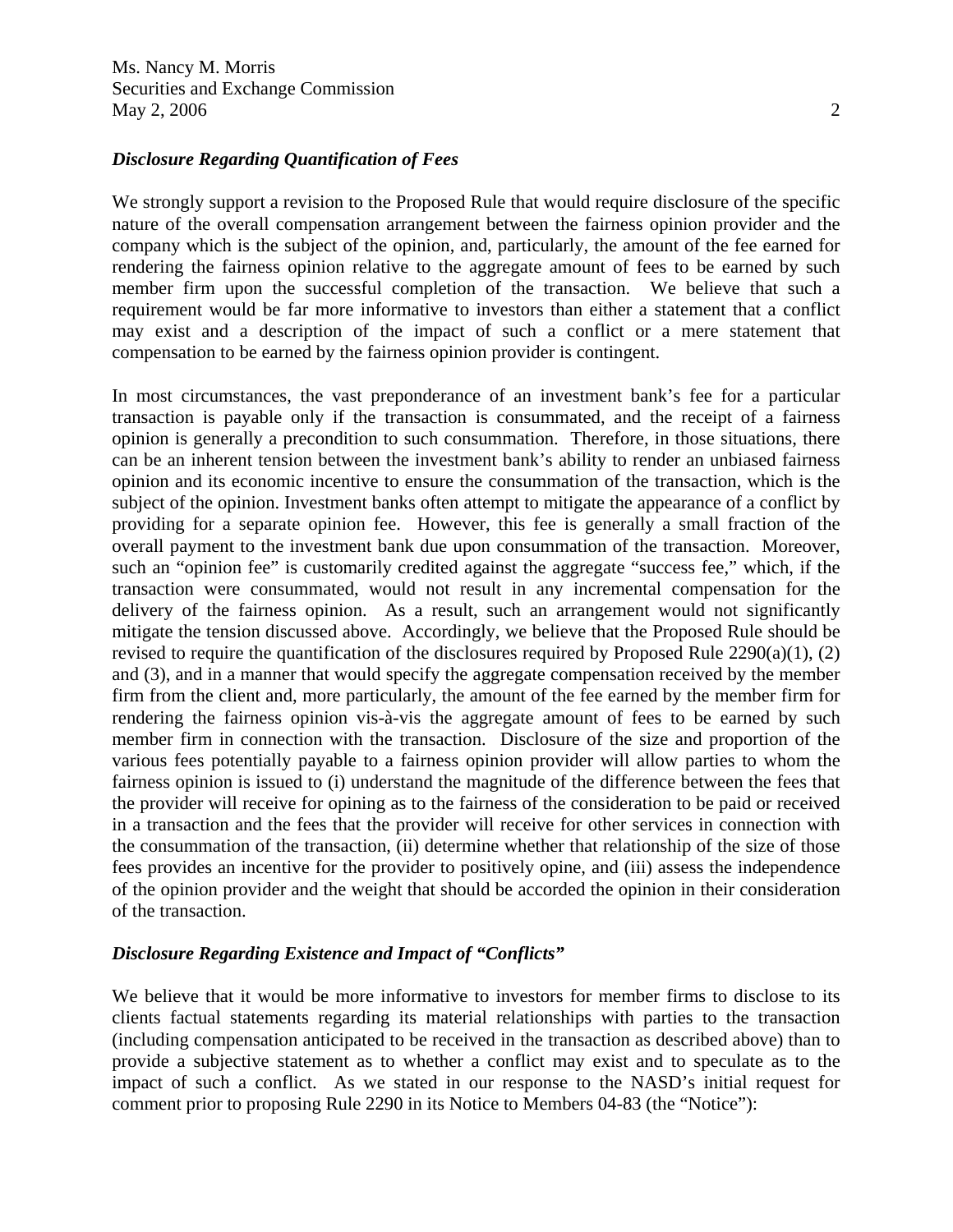"Given the multifarious and complex commercial relationships that can exist between an investment bank and its clients, and the subjectivity inherent in determining the presence of a "conflict of interest," we believe that any Rule should require disclosure to a company's Board of Directors of all "significant relationships," rather than "significant conflicts of interest" as suggested in the Notice. We strongly believe that the ultimate determination of whether a particular relationship constitutes a disabling conflict is rightfully a matter for the business judgment of a company's Board of Directors. The Rule should require member firms to provide, at the earliest possible point in time, the pertinent and objective information regarding all "significant relationships" to its client's Board of Directors, rather than permit the member to make the normative determination as to whether a "significant conflict of interest" exists.

Again, given the breadth of relationships that may exist between a member firm and the client of the member firm, we believe that the Rule should not attempt to exhaustively specify the range of significant relationships that might be appropriate for disclosure. Instead, the Rule should incorporate the same "materiality" standard that is the keystone of the disclosure system under both generally accepted accounting principles and the federal securities laws. Thus, the Rule could require disclosure to the member's client of all "material" relationships existing between the member and any party to the transaction (including its client). In this context, a relationship would be "material" if there were a substantial likelihood that a reasonable director would consider it important in deciding what weight to accord a fairness opinion rendered by a member firm."

Examples of "significant" or "material" relationships that might be relevant include:

- Any existing or mutually contemplated lending relationship between the member firm and one or more of the parties to the transaction, especially in the context of so-called "stapled financing," where the "sell-side" investment bank rendering a fairness opinion is providing financing to the acquiror;
- Direct or indirect investments by the investment bank in the debt or equity securities of one or more of the parties to the transaction;
- Derivative and structured finance arrangements with any party to the transaction;
- Recent past, current or mutually contemplated underwriting or other investment banking assignments between the member firm and one or more of the parties to the transaction; and
- A directorship with one or more of the parties to the transaction held by a member firm's employee.